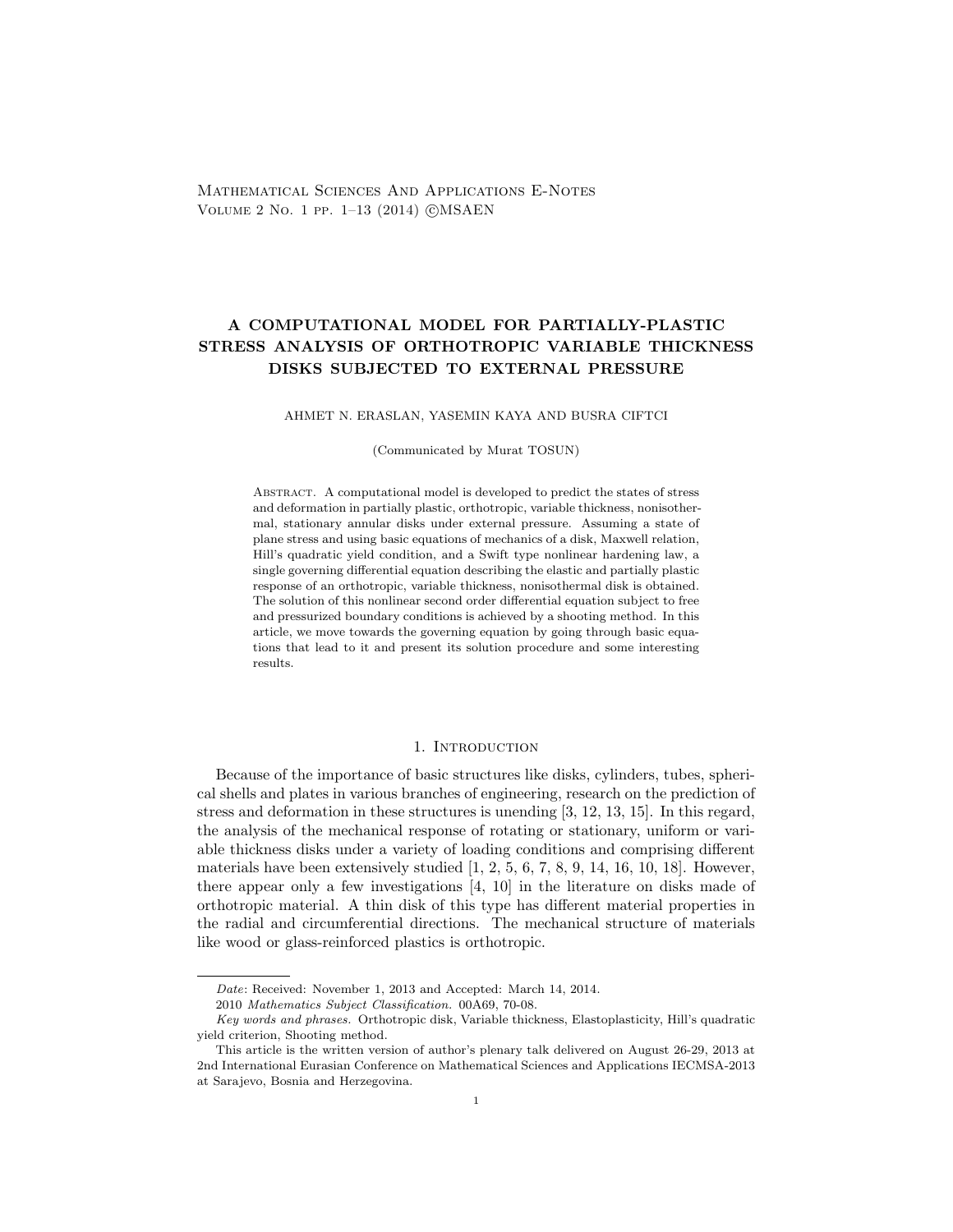The objective of the present work is to construct a computational model in order to predict the mechanical response of partially plastic, orthotropic, annular and stationary disks subjected to external pressure. Thickness variability and the existence of a radial temperature gradient are also taken into account. A thin disk, hence a state of plane stress is assumed in the formulation. Using the equation of equilibrium, strain-displacement relations, Hooke's law for orthotropic material, Maxwell relation, Hill's quadratic yield criterion, and a Swift type nonlinear hardening law, a single governing differential equation describing the elastic and partially plastic response of an orthotropic disk is obtained. The numerical solution of this differential equation is obtained by a nonlinear Shooting technique. The resulting IVP system is integrated using Runge-Kutta-Fehlberg fourth-fifth order method to achieve high order accuracy. Newton-Raphson iterations are performed until the boundary conditions are met.

An interesting deformation behavior is observed for disks of small inner radii. Plastic deformation commences at the inner surface and propagates into the disk with increasing pressures. As the pressure further increases, another plastic region appears at the outer surface while the inner plastic region is propagating in the radial direction. Thereafter, the disk consists of three regions: two plastic regions and an elastic region in between. Both plastic regions propagate to cover the elastic region as the pressure increases. Later, the inner elastic region completely disappears and the two plastic regions coincide and hence the disk becomes fully plastic. This behavior is not observed for disks with greater inner radii. The plastic region that commences at the inner surface propagates in the radial direction until it reaches the outer surface so that the disk becomes fully plastic. In this work, both cases are studied and the results are presented in graphical forms.

# 2. Formulation and Solution

2.1. Basic Equations. Dimensionless and normalized variables are used to list the dimensionless forms of the equations for convenience. Thin disk and thus a state of plane stress is presumed. The equation of motion

(2.1) 
$$
\frac{d}{dr}(hr\sigma_r) - h\sigma_\theta + h\Omega^2 r^2 = 0,
$$

the compatibility relation

(2.2) 
$$
\frac{d}{dr}(r\epsilon_{\theta}) - \epsilon_r = 0,
$$

and the Maxwell relations for an orthotropic disk

$$
\frac{\upsilon_{\theta r}}{E_{\theta}} = \frac{\upsilon_{r\theta}}{E_r},
$$

form the basis  $[3, 12, 13, 15]$ . In these equations r is the dimensionless radial coordinate ( $r = 1$  at the edge),  $h = h(r)$  the dimensionless disk thickness ( $h = 1$ ) at the center),  $\sigma_r$  and  $\sigma_\theta$  the dimensionless stress components ( $\sigma = 1$  at the yield limit),  $\Omega$  the dimensionless rotation speed,  $\epsilon_r$  and  $\epsilon_\theta$  the normalized total strain components,  $v_{r\theta}$  and  $v_{\theta r}$  the Poisson's ratio in r− and  $\theta$ − directions, and  $E_r$  and  $E_{\theta}$  the modulus of elasticity in r− and  $\theta$ − directions. A two-parametric parabolic type thickness profile of the form

$$
h = 1 - nr^k,
$$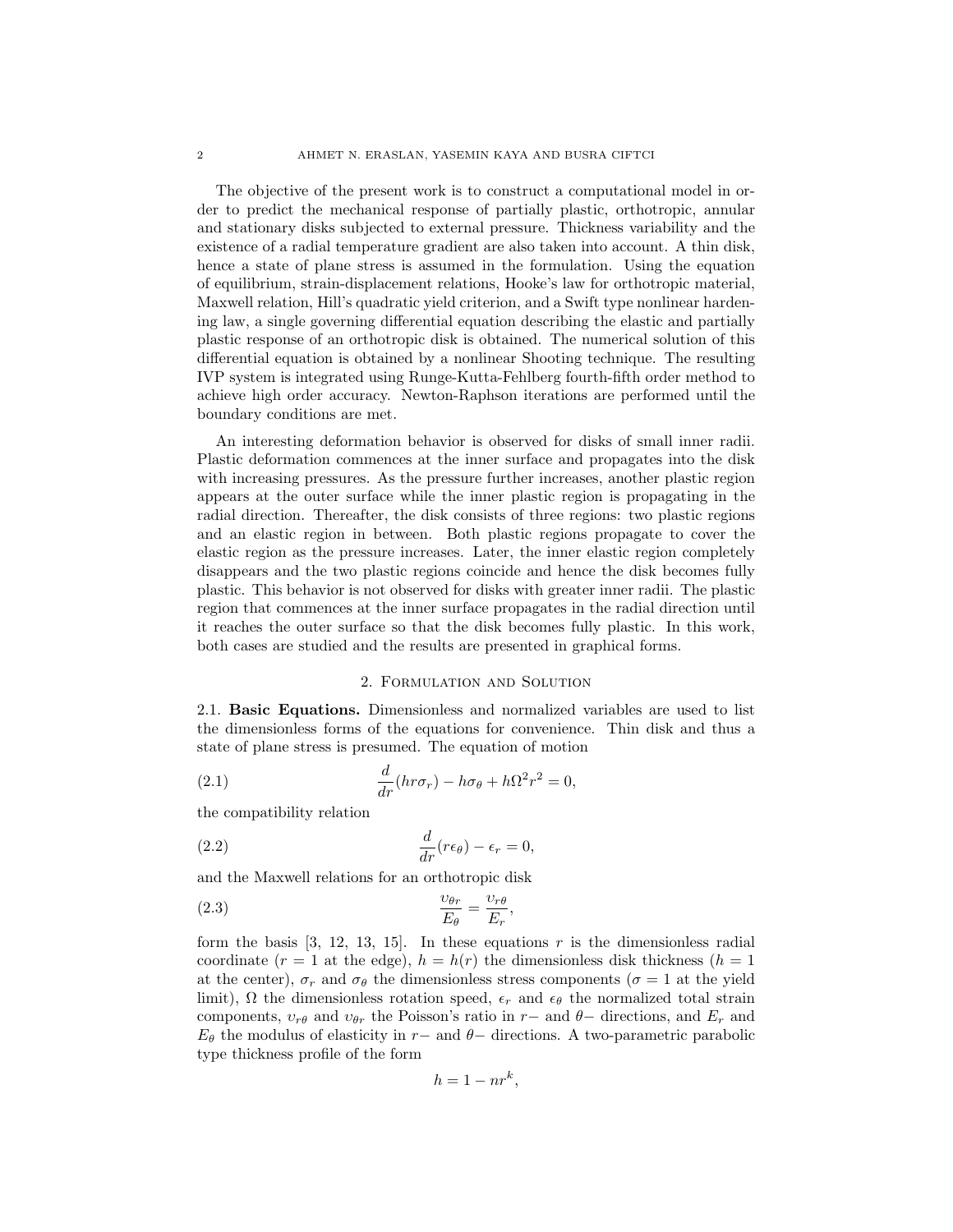with n and  $k$  being the parameters, is used in this work to describe the variation of disk thickness along the radial direction.

Introducing the ratio

$$
R_1 = \frac{E_r}{E_\theta},
$$

the Maxwell relation becomes

$$
(2.5) \t\t vrθ = R1vθr.
$$

The ratio  $R_1$  is called as the elastic orthotropy parameter. Total strains  $\epsilon_r$  and  $\epsilon_\theta$ are calculated by superposition of elastic,  $\epsilon_j^e$ , plastic,  $\epsilon_j^p$ , and thermal parts,  $\epsilon_j^T$ , as  $[15]$ 

(2.6) 
$$
\epsilon_j = \epsilon_j^e + \epsilon_j^p + \epsilon_j^T.
$$

Elastic strains are obtained by a combination of the generalized Hooke's Law and the Maxwell relations as

(2.7) 
$$
\epsilon_r^e = \sigma_r - \nu \sigma_\theta,
$$

$$
\epsilon_\theta^e = R_1 \sigma_\theta - \nu \sigma_r,
$$

where  $\nu = v_{r\theta}$ . The thermal strain is given by

$$
\epsilon_j^T = \alpha \Delta T,
$$

where  $\alpha$  is the normalized coefficient of thermal expansion and  $\Delta T = \Delta T(r)$  the temperature gradient in the radial direction. The total strain-displacement relations are also important and given by

(2.9) 
$$
\epsilon_r = \frac{du}{dr}, \quad \epsilon_\theta = \frac{u}{r},
$$

where u represents the dimensionless radial displacement. The one  $u(r) = r\epsilon_{\theta}$  is generally used to determine the radial displacement.

On the other hand, Hill's quadratic yield condition for an orthotropic disk is given by [11]

(2.10) 
$$
\sigma_Y = \sqrt{\sigma_r^2 - \frac{2R_2}{1 + R_2} \sigma_r \sigma_\theta + \sigma_\theta^2},
$$

in which  $\sigma_Y$  is the yield stress and  $R_2$  is another parameter called as the plastic orthotropy parameter. Note that when  $R_2 = 1$  Hill's criterion reduces to wellknown von Mises criterion. Note also that disk undergoes plastic deformation when  $\sigma_Y > 1$ . The plastic counterparts of total strains are determined using  $R_2$  as [11]

(2.11) 
$$
\epsilon_r^p = \frac{\epsilon_{EQ}}{\sigma_Y} \left[ \sigma_r - \frac{R_2}{1 + R_2} \sigma_\theta \right],
$$

(2.12) 
$$
\epsilon_{\theta}^{p} = \frac{\epsilon_{EQ}}{\sigma_Y} \left[ \sigma_{\theta} - \frac{R_2}{1 + R_2} \sigma_r \right],
$$

where  $\epsilon_{EQ}$  represents the equivalent plastic strain. Using a Swift type generalized hardening law, equivalent plastic strain is related to the yield stress according to [7]

(2.13) 
$$
\epsilon_{EQ} = \frac{1}{H}(\sigma_Y^m - 1),
$$

where  $H$  and  $m$  represent two dimensionless hardening parameters.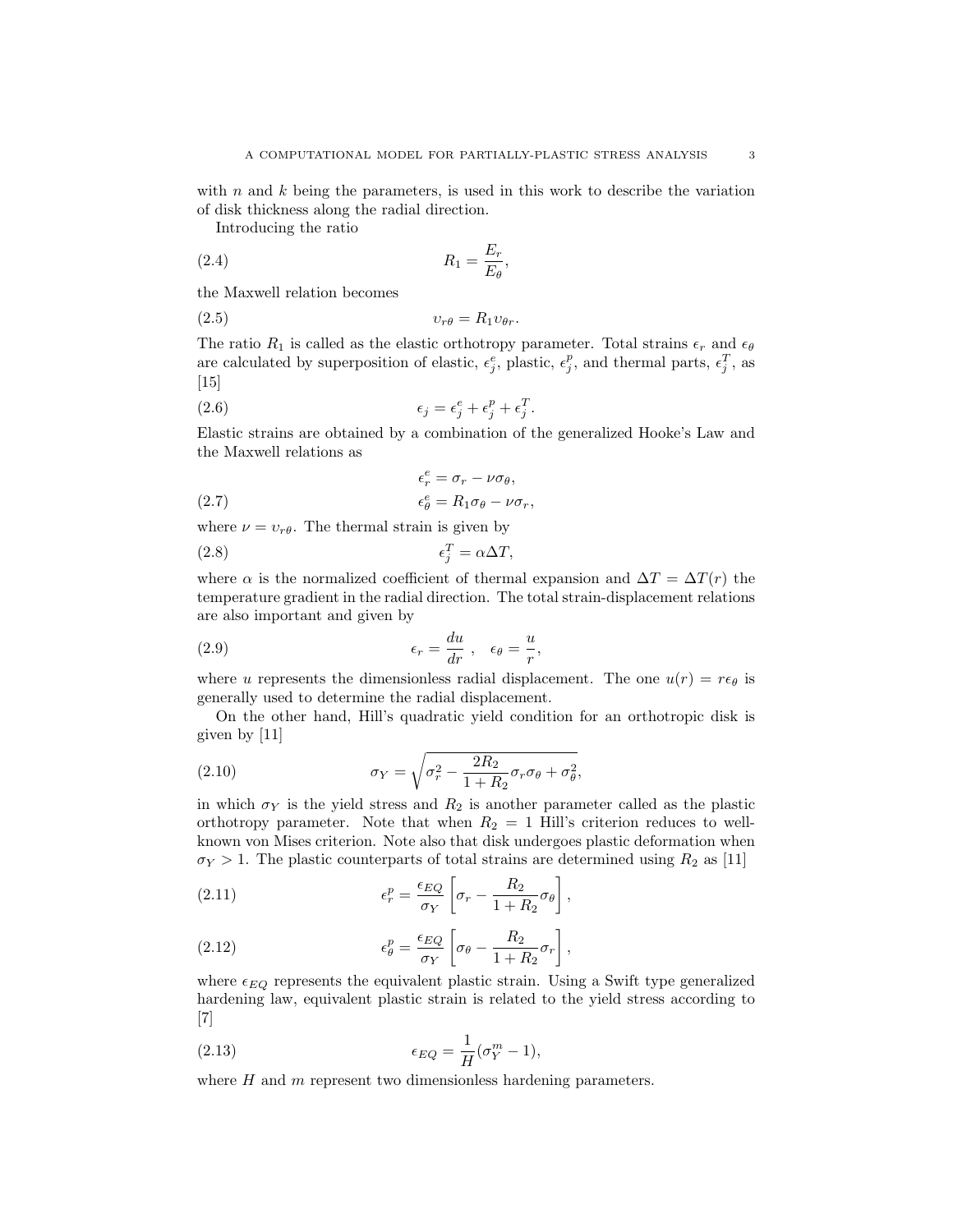2.2. The Governing Differential Equation. To derive the governing differential equation, first the total strains are written as

(2.14) 
$$
\epsilon_r = \sigma_r - \nu \sigma_\theta + \epsilon_r^p + \alpha \Delta T,
$$

(2.15) 
$$
\epsilon_{\theta} = R_1 \sigma_{\theta} - \nu \sigma_r + \epsilon_{\theta}^p + \alpha \Delta T,
$$

and then substituted into the compatibility equation. After some algebra the result is

$$
(2.16)\quad \frac{1}{R_1}\frac{d\epsilon_\theta^p}{dr} + \frac{d\sigma_\theta}{dr} = -\frac{\epsilon_r^p - \epsilon_\theta^p}{rR_1} + \frac{(1+\nu)\sigma_r}{rR_1} - \frac{(\nu + R_1)\sigma_\theta}{rR_1} + \frac{\nu}{R_1}\frac{d\sigma_r}{dr} - \frac{\alpha}{R_1}\frac{dT}{dr}.
$$

This is the general equation that governs both elastic and plastic regions. In the elastic region the plastic strains vanish and this equation reduces to

(2.17) 
$$
\frac{d\sigma_{\theta}}{dr} = \frac{(1+\nu)\sigma_r}{rR_1} - \frac{(\nu+R_1)\sigma_{\theta}}{rR_1} + \frac{\nu}{R_1}\frac{d\sigma_r}{dr} - \frac{\alpha}{R_1}\frac{dT}{dr}.
$$

2.3. Numerical Solution Procedure. A stress function of the form

$$
(2.18) \t\t Y(r) = h r \sigma_r,
$$

is now introduced. Using this definition and the equation of motion, Eq. (2.1), we then express the stresses and their derivatives in terms of the stress function. These equations are

$$
\sigma_r = \frac{Y}{h\,r},
$$

(2.20) 
$$
\sigma_{\theta} = r^2 \Omega^2 + \frac{1}{h} \frac{dY}{dr}
$$

(2.21) 
$$
\frac{d\sigma_r}{dr} = -\frac{Y}{h r} \left[ \frac{1}{r} + \frac{1}{h} \frac{dh}{dr} \right] + \frac{1}{h r} \frac{dY}{dr},
$$

and

(2.22) 
$$
\frac{d\sigma_{\theta}}{dr} = 2r\Omega^2 - \frac{1}{h^2}\frac{dh}{dr}\frac{dY}{dr} + \frac{1}{h}\frac{d^2Y}{dr^2}
$$

Note that, only the derivative of  $\sigma_{\theta}$  contains the second order derivative of Y and in view of Eq. (2.12) the derivative of  $\epsilon_{\theta}^{p}$  contains the derivative of  $\sigma_{\theta}$ . Hence, the coefficient of  $d\sigma_{\theta}/dr$  in the governing equation, Eq. (2.16), should be collected by some algebra. Toward this aim, we first determine the derivative of  $\sigma_Y$ . This derivative can be put into the form

(2.23) 
$$
\frac{d\sigma_Y}{dr} = N_1 \frac{d\sigma_r}{dr} + N_2 \frac{d\sigma_\theta}{dr},
$$

in which

(2.24) 
$$
N_1 = \frac{(1+R_2)\sigma_r - R_2\sigma_\theta}{(1+R_2)\sigma_Y}
$$
, and  $N_2 = \frac{\sigma_\theta + R_2(\sigma_\theta - \sigma_r)}{(1+R_2)\sigma_Y}$ .

The derivative of  $\epsilon_{\theta}^p$  is then determined as

$$
(2.25) \quad \frac{d\epsilon_{\theta}^{p}}{d\overline{r}} = \left[ \frac{N_{1}N_{4}N_{5} - N_{3}R_{2}\sigma_{Y}}{H(1+R_{2})\sigma_{Y}^{2}} \right] \frac{d\sigma_{r}}{dr} + \left[ \frac{N_{2}N_{4}N_{5} + N_{3}(1+R_{2})\sigma_{Y}}{H(1+R_{2})\sigma_{Y}^{2}} \right] \frac{d\sigma_{\theta}}{dr}.
$$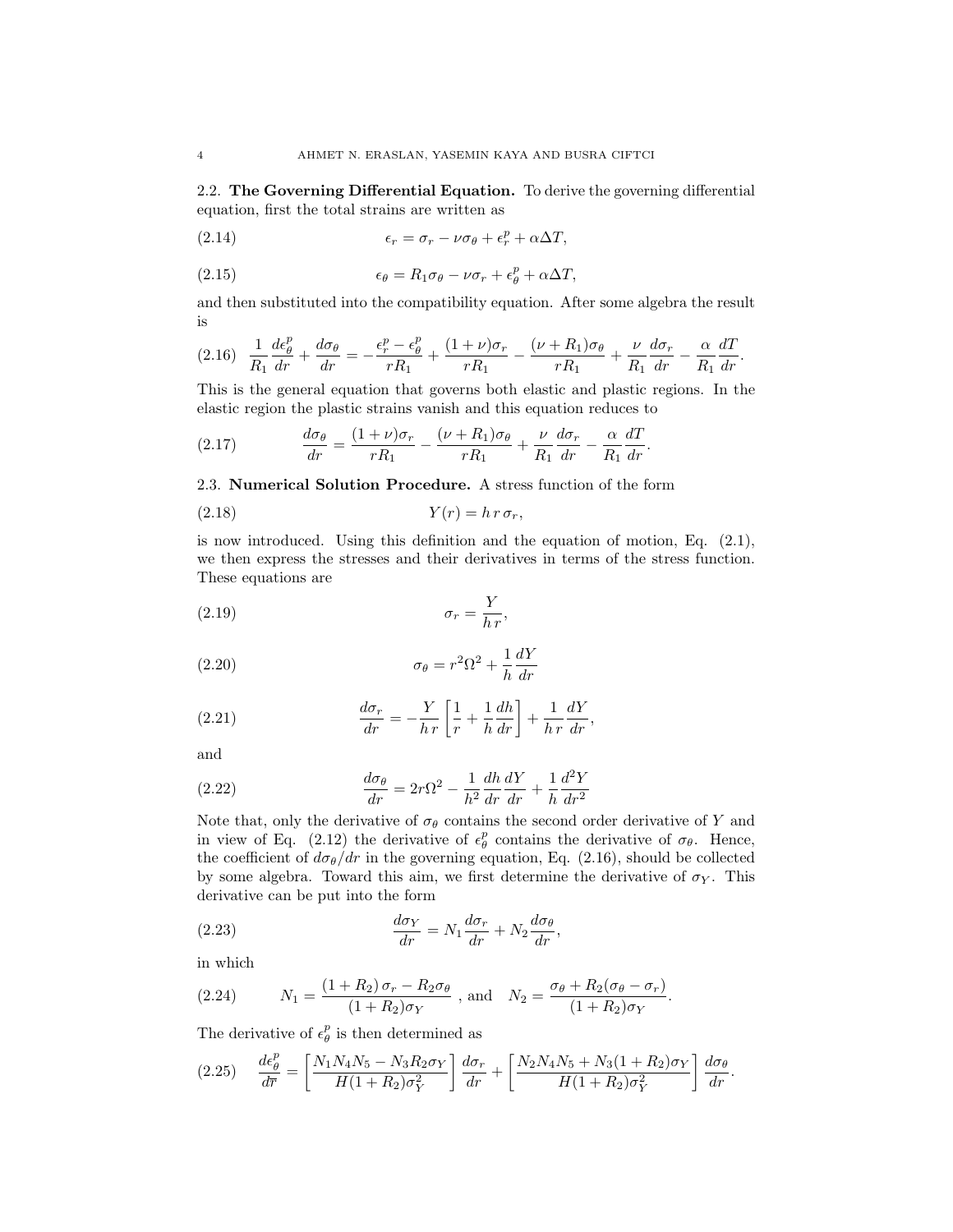where

(2.26)  
\n
$$
N_3 = \sigma_Y^m - 1
$$
\n
$$
N_4 = N_3 - m\sigma_Y^m
$$
\n
$$
N_5 = R_2\sigma_r - (1 + R_2)\sigma_\theta
$$

Hence, after collecting of the coefficient of  $d\sigma_{\theta}/dr$ , the governing differential equation, Eq.(2.16), simplifies to

$$
(2.27) \t\t N_6 \frac{d\sigma_\theta}{dr} = -\frac{\epsilon_r^p - \epsilon_\theta^p}{rR_1} + \frac{(1+\nu)\sigma_r}{rR_1} - \frac{(\nu + R_1)\sigma_\theta}{rR_1} + N_7 \frac{d\sigma_r}{dr} - \frac{\alpha}{R_1} \frac{dT}{dr},
$$

where

(2.28) 
$$
N_6 = 1 + \frac{N_2 N_4 N_5 + N_3 (1 + R_2) \sigma_Y}{R_1 H (1 + R_2) \sigma_Y^2},
$$

and

(2.29) 
$$
N_7 = \frac{\nu}{R_1} - \frac{N_1 N_4 N_5 - N_3 R_2 \sigma_Y}{R_1 H (1 + R_2) \sigma_Y^2},
$$

Note that in the elastic counterpart of this equation  $N_6 = 1$ ,  $\epsilon_r^p = \epsilon_\theta^p = 0$ , and  $N_7 = \nu/R_1$ . Like the stresses and their derivatives, the plastic strains in Eq. (2.27) can be expressed in terms of Y and  $dY/dr$ . If all these expressions are substituted into Eq. (2.27), the governing equation can be put into the form

(2.30) 
$$
\frac{d^2Y}{dr^2} = F\left(r, Y, \frac{dY}{dr}\right),
$$

which implies a two point boundary value problem. Analytical solution of Eq. (2.30) is not possible as it is quite nonlinear. However, it's efficient and highly accurate numerical solution can be realized by shooting method. This technique is described next.

If we let  $\phi_1 = Y$ , and  $\phi_2 = dY/dr$  the nonlinear boundary value problem described by Eq. (2.30) is transformed into an initial value problem (IVP) of the form  $\overline{1}$ 

(2.31) 
$$
\begin{aligned}\n\frac{d\phi_1}{dr} &= \phi_2, \\
\frac{d\phi_2}{dr} &= F(r, \phi_1, \phi_2).\n\end{aligned}
$$

This IVP problem requires initial conditions for its solution. For an annular disk subjected to external pressure the boundary conditions are  $\sigma_r(a) = 0$ , and  $\sigma_r(1) =$  $-P$ , where a is the dimensionless inner radius and P the dimensionless external pressure. Therefrom, we obtain the conditions  $\phi_1(a) = Y(a) = 0$  and  $\phi_1(1) =$  $Y(1) = -h(1)P$ . However, the initial condition  $\phi_2(a)$  is not known. This condition is determined by shooting method combined with Newton-Raphson iterations. If the unknown condition  $\phi_2(a)$  is denoted by X, then the nonlinear equation to be solved by Newton-Raphson method takes the form

(2.32) 
$$
G(X) = \phi_1(1) + h(1) P = 0,
$$

which is derived by imposing the boundary condition  $\phi_1(1) = -h(1)P$ . The iterations begin with the initial estimate  $X^{(0)}$  and at each iteration the IVP is integrated three times with the conditions  $\phi_2(a) = X^{(k-1)}$  to compute  $G_1$ , with  $\phi_2(a) = X^{(k-1)} + \Delta X$  to compute  $G_2$  and finally with  $\phi_2(a) = X^{(k-1)} - \Delta X$  to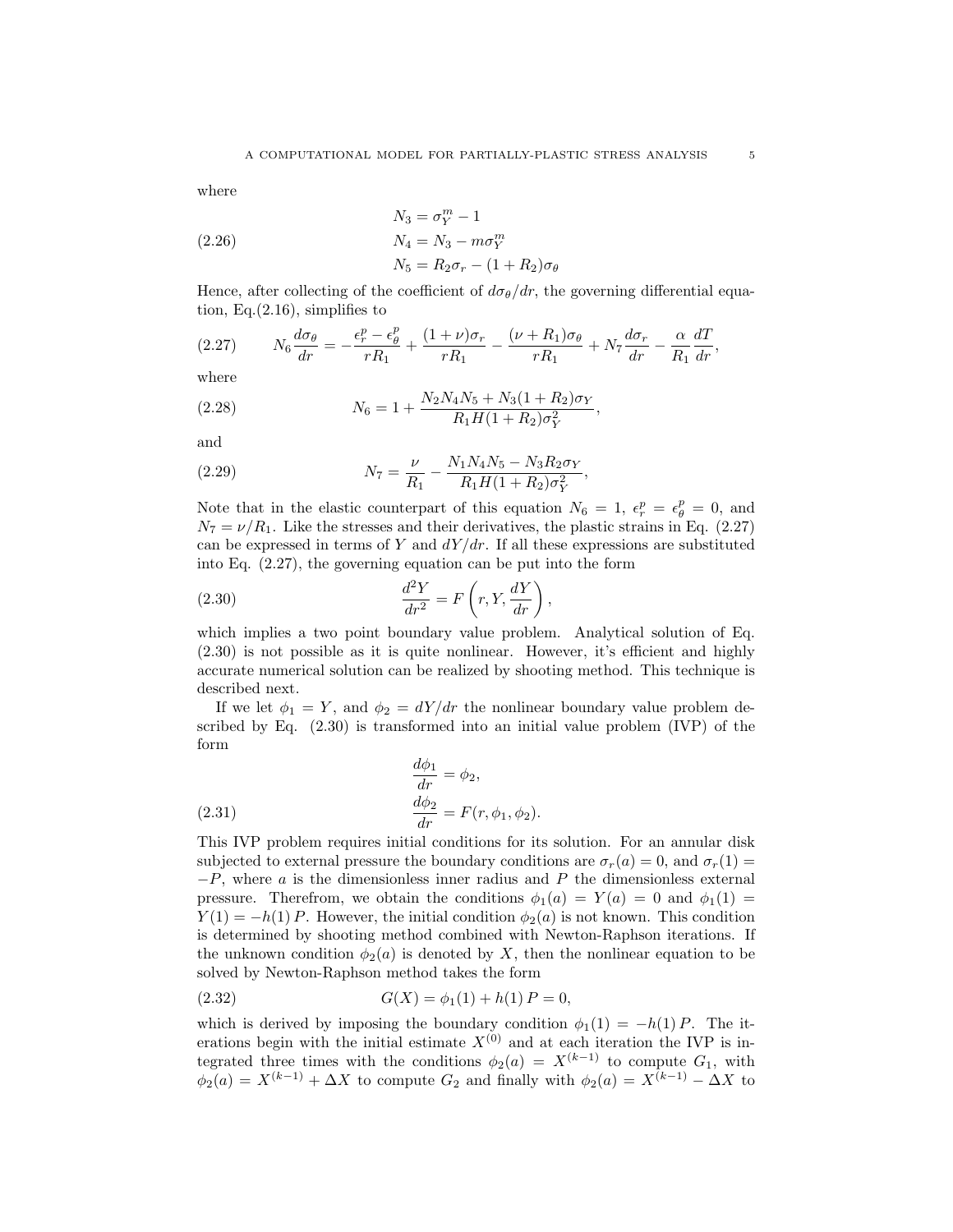compute  $G_3$ , where  $\Delta X$  is a small increment like  $\Delta X \approx 10^{-3}$ . A better approximation to  $\phi_2(a)$  is then determined from

(2.33) 
$$
\phi_2(a) = X^{(k)} = X^{(k-1)} - \frac{G_1}{G'},
$$

and by central difference

(2.34) 
$$
G' = \frac{G_2 - G_3}{2\Delta X}.
$$

The IVP system is solved in  $a < r \leq 1$  by Runge-Kutta-Fehlberg Fourth-Fifth order integration method with tight tolerances to obtain accurate results. In this way, when the iterations converge the boundary condition  $\phi_1(1) = -h(1) P$  is satisfied to at least 8-significant digits.

## 3. Results of the Computations

In the following  $\nu = v_{r\theta} = 0.3$ . In order to visualize the effects of orthotropy parameters  $R_1$  and  $R_2$ , computations are performed for a disk of inner radius  $a = 0.3$ , thickness parameters  $n = 0.4$  and  $k = 1.2$  and hardening parameters  $m = 1.2$  and  $H = 0.25$ . Keeping  $R_2$  constant at a value  $R_2 = 0.85$ , the propagation of elastic-plastic border is computed for two different values of  $R_1$  and plotted in Fig. 1. For the disk of  $R_1 = 1.15$ , plastic deformation commences at the inner face at the elastic limit  $P_E = 0.588700$ . The plastic region formed here propagates into the disk as the pressure is increased. When the pressure reaches the value  $P_I = 0.949741$ , another plastic region forms at the outer surface. Thereafter, the disk is composed of three regions: inner plastic, elastic and outer plastic. As the pressure further increases, both plastic regions move into the disk and replace the elastic region. At the pressure value  $P_{FP} = 0.987943$ , both plastic regions coincide at a radial position  $r = 0.7593$  and, as a result, the disk becomes fully plastic. As seen in Fig. 1 for the disk of  $R_1 = 0.85$ , these stages take place at the critical values  $P_E = 0.632735$ ,  $P_I = 0.907899$  and  $P_{FP} = 0.978869$ . The differences in the deformation behavior between the disks of  $R_1 = 1.15$  and  $R_1 = 0.85$  are obvious in Fig. 1. For the same disk, the effect of plastic orthotropy parameter  $R_2$  is investigated by keeping  $R_1$  constant at a value of 0.85. The results of the computations for  $R_2 = 0.85$  and  $R_2 = 1.15$  are plotted in Fig. 2. The differences in the partially plastic response of the disks and the critical values of the pressure can be followed therein.

Similar computations are carried out for a disk of inner radius  $a = 0.5$ . The parameters used are the same, i.e.  $n = 0.4$ ,  $k = 1.2$ ,  $m = 1.2$  and  $H = 0.25$ . The effect of elastic orthotropy parameter  $R_1$  on the propagation of the elastic-plastic border radius can be seen in Fig. 3. The plastic orthotropy parameter in this figure is  $R_2 = 0.85$ . The deformation behavior of this disk is somewhat different in nature than that of  $a = 0.3$  as depicted in Figs. 1 and 2. As seen in Fig. 3, the plastic region that commences at the inner surface propagates in the radial direction until it reaches the outer surface so that the disk becomes fully plastic. It is also observed in this figure that as  $R_1$  increases, the elastic limit  $P_E$  decreases but the fully plastic limit  $P_{FP}$  increases. The effect of  $R_2$  on the propagation of elastic-plastic border radius is shown in Fig. 4 for  $R_1 = 0.85$ . Both disks yield at the inner surface when  $P = P_E = 0.466570$  and the plastic region formed here moves in the radial direction with increasing pressures following different paths.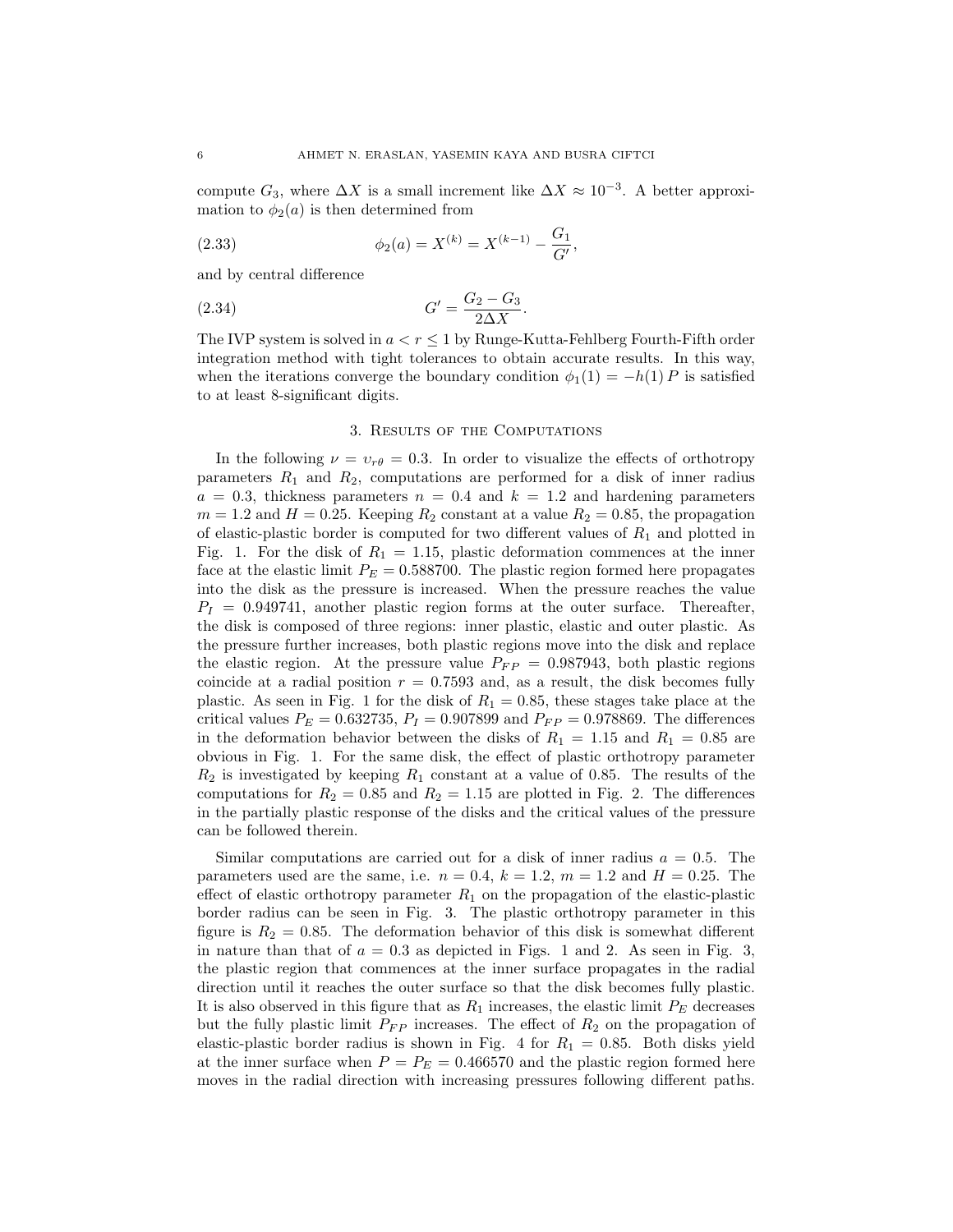The one with  $R_2 = 0.85$  becomes fully plastic at  $P_{FP} = 0.673109$ , while the other corresponding to  $R_2 = 1.15$  becomes fully plastic at  $P_{FP} = 0.700345$ . The effect of  $R_2$  appears to be an increase in the fully plastic limit.

Taking  $P = 0.96$ , the stresses and displacement in a disk of  $a = 0.3$ ,  $n = 0.4$ ,  $k = 1.2, m = 1.2, H = 0.25$  and  $R_2 = 0.85$  are computed and plotted in Fig. 5. The solid lines in the figure correspond to  $R_1 = 1.15$  and the dashed lines to  $R_1 = 0.85$ . Both disks consist of three regions: inner plastic, elastic and outer plastic. As shown in Fig. 5, the disk with  $R_1 = 1.15$  consists of a plastic region in  $0.3 \le r \le 0.5814$ , an elastic region in  $0.5814 \le r \le 0.9675$  and another plastic region in  $0.9675 \le r \le 1.0$ . When  $R_1 = 0.85$ , these regions position at  $0.3 \le r \le 0.5358$ ,  $0.5358 \le r \le 0.8528$ and  $0.8528 \le r \le 1.0$ . Although the stresses are not much affected by the variation of  $R_1$ , the effect on the displacement is obvious.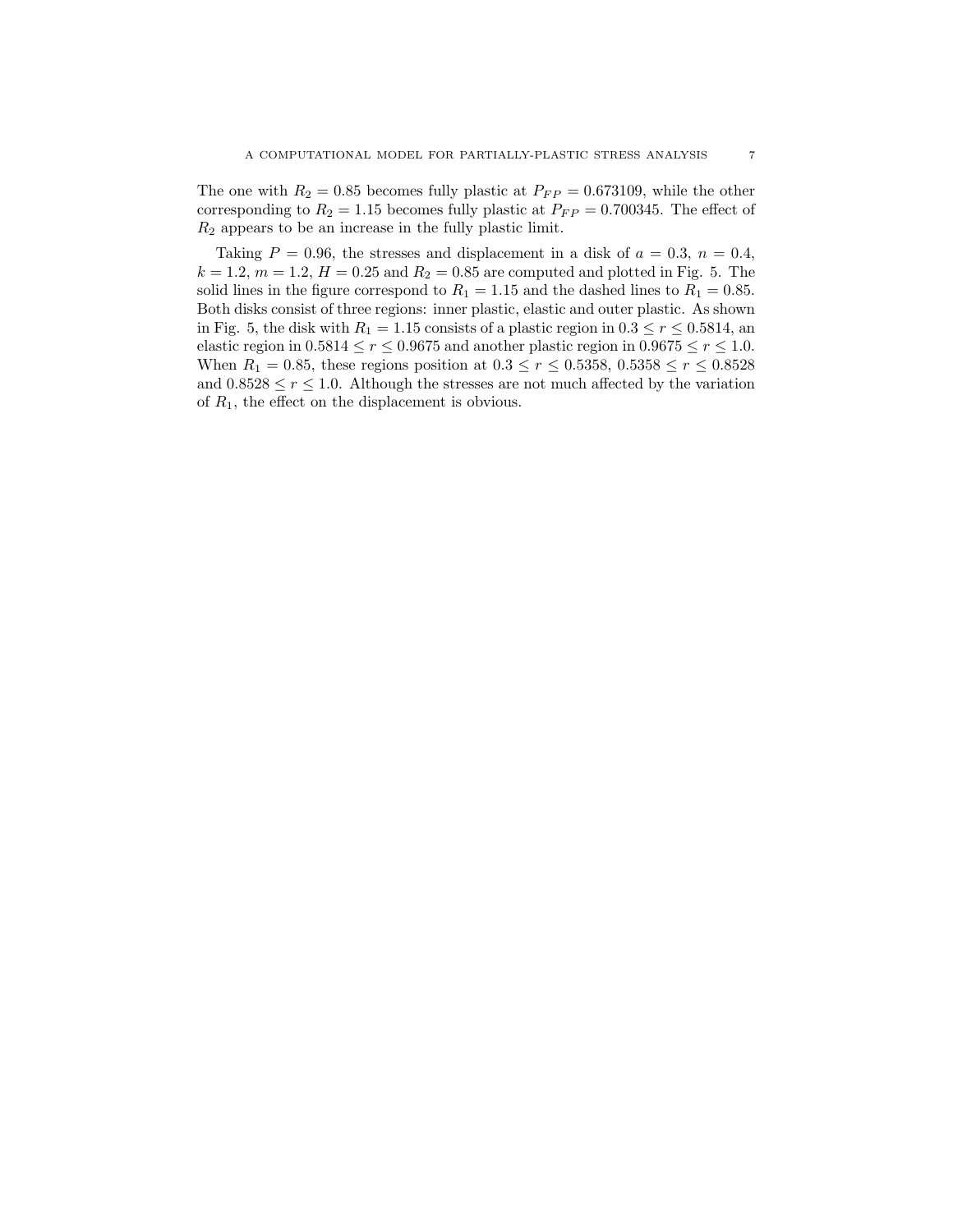

Figure 1. Propagation of elastic-plastic border radius for different  $R_1$  values. The parameters used are  $R_2 = 0.85$ ,  $n = 0.4$ ,  $k = 1.2, m = 1.2 \text{ and } H = 0.25.$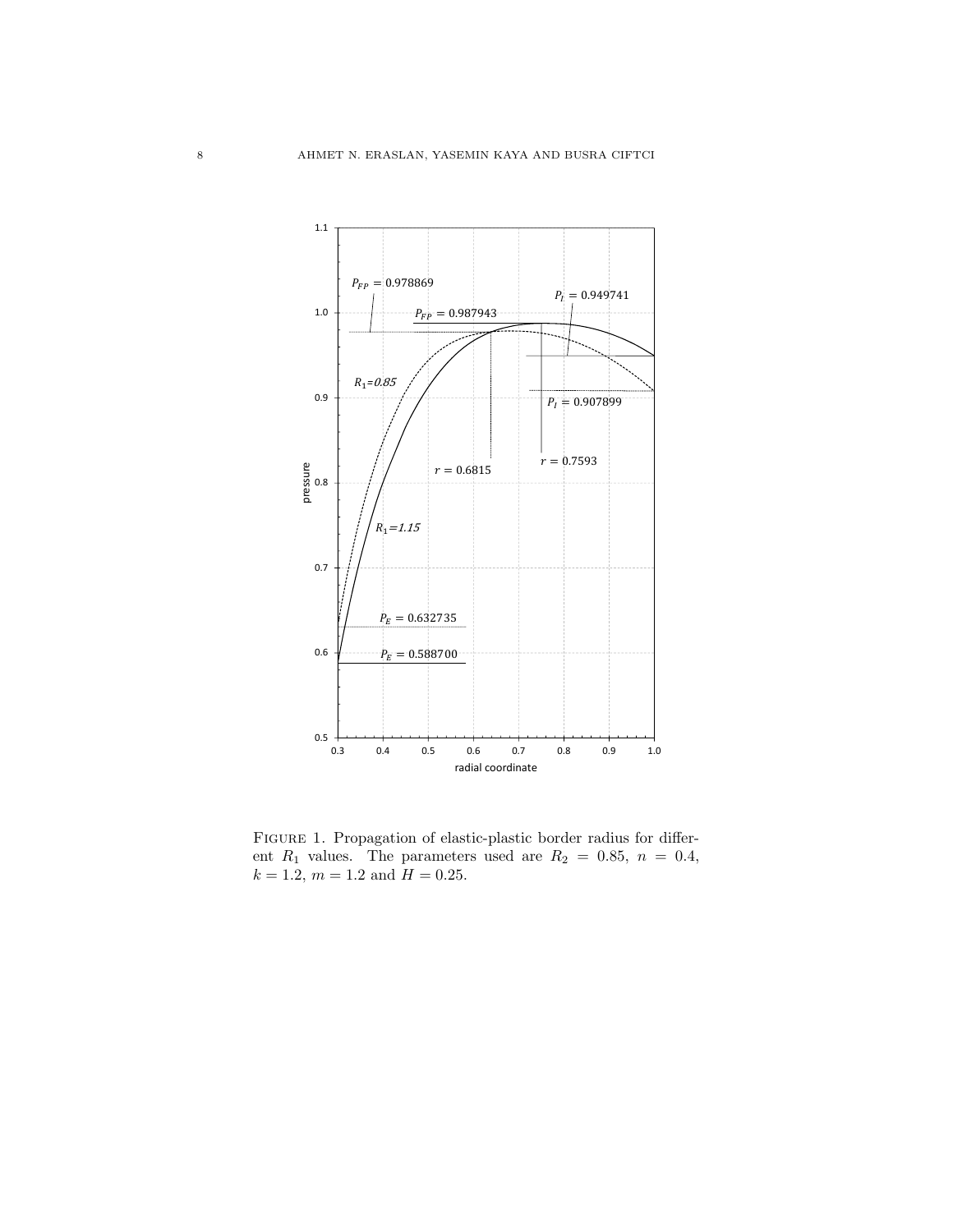

Figure 2. Propagation of elastic-plastic border radius for different  $R_2$  values. The parameters used are  $R_1 = 0.85$ ,  $n = 0.4$ ,  $k = 1.2, m = 1.2 \text{ and } H = 0.25.$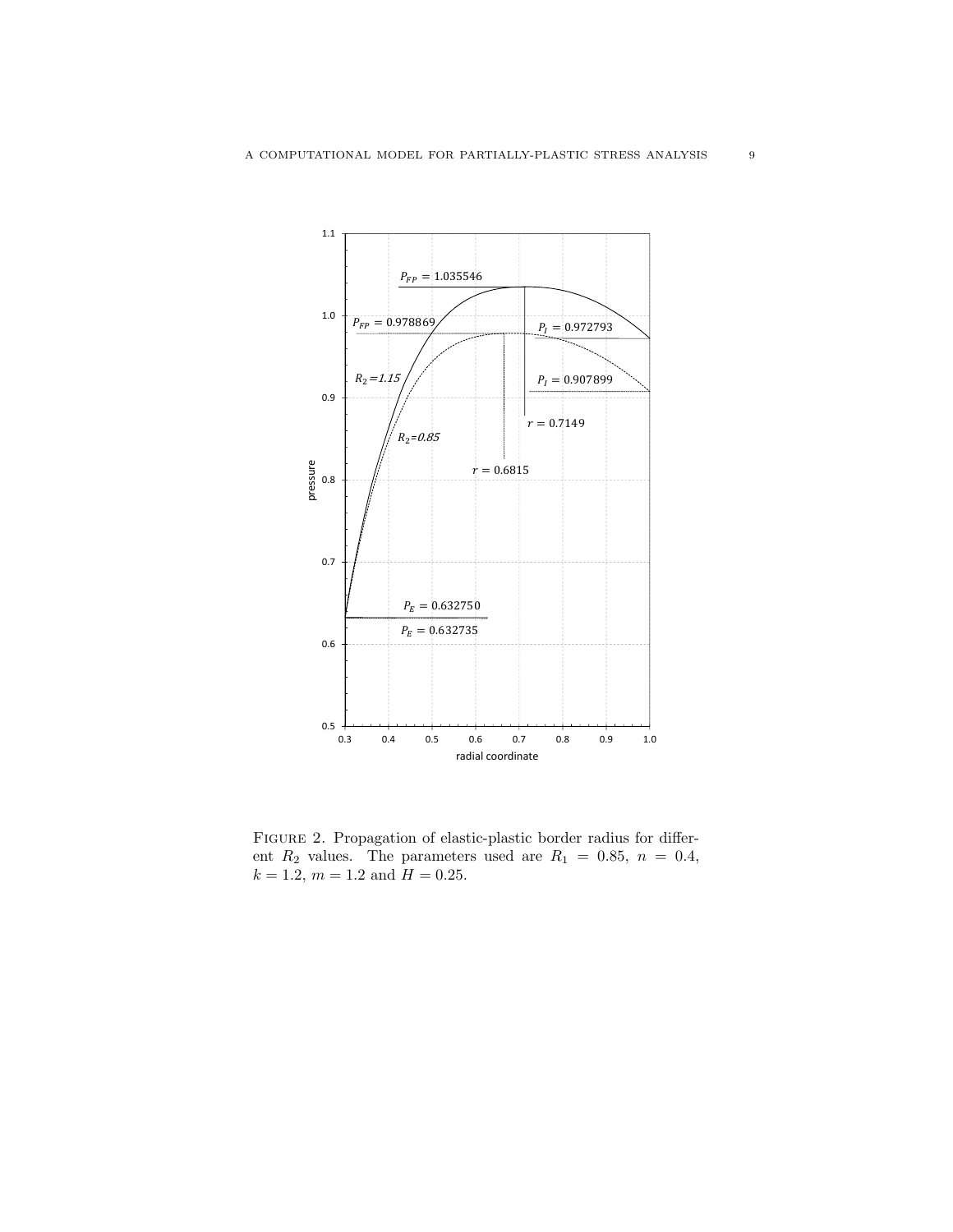

Figure 3. Propagation of elastic-plastic border radius for different  $R_1$  values. The parameters used are  $R_2 = 0.85$ ,  $n = 0.4$ ,  $k = 1.2, m = 1.2 \text{ and } H = 0.25.$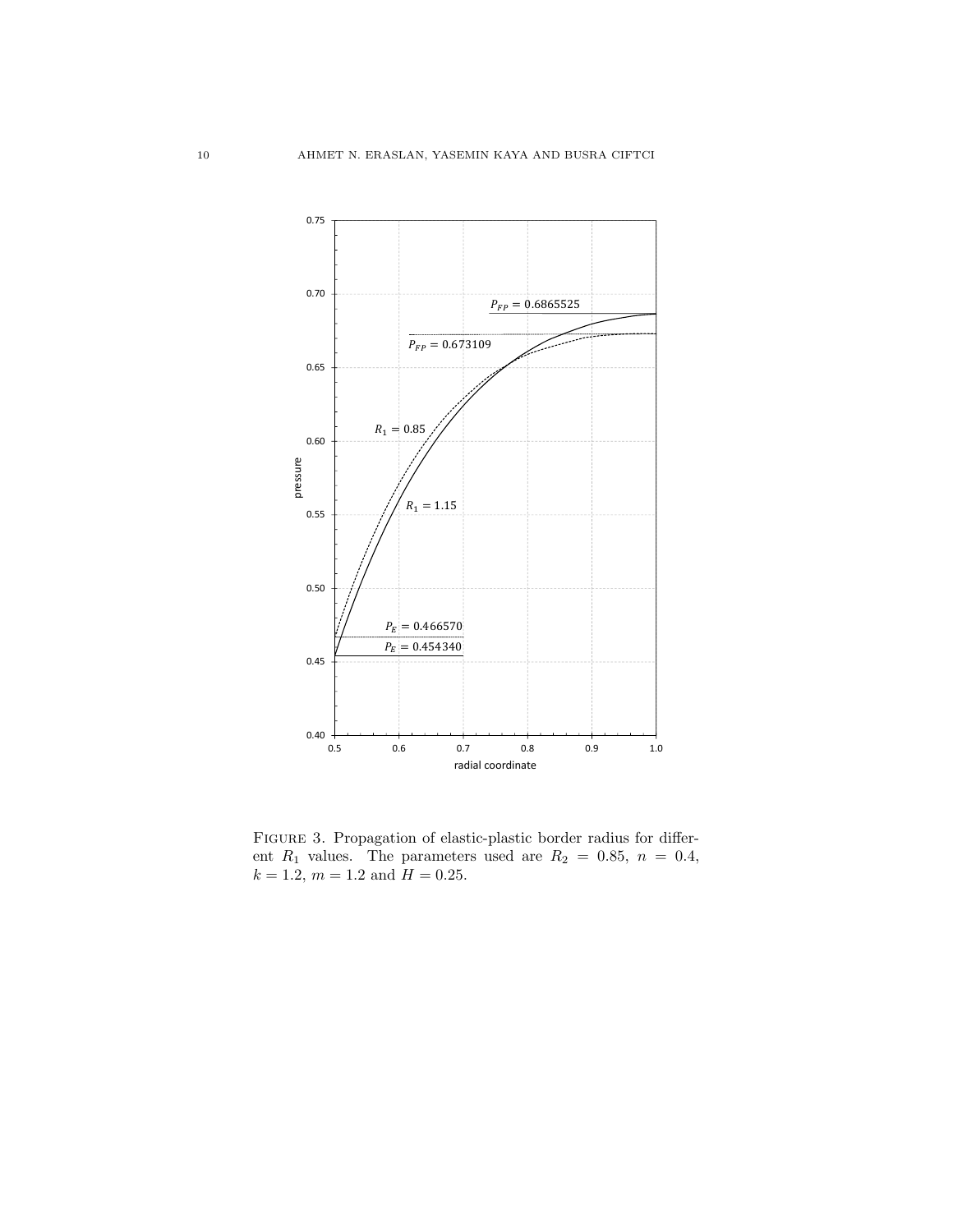

Figure 4. Propagation of elastic-plastic border radius for different  $R_2$  values. The parameters used are  $R_1 = 0.85$ ,  $n = 0.4$ ,  $k = 1.2, m = 1.2 \text{ and } H = 0.25.$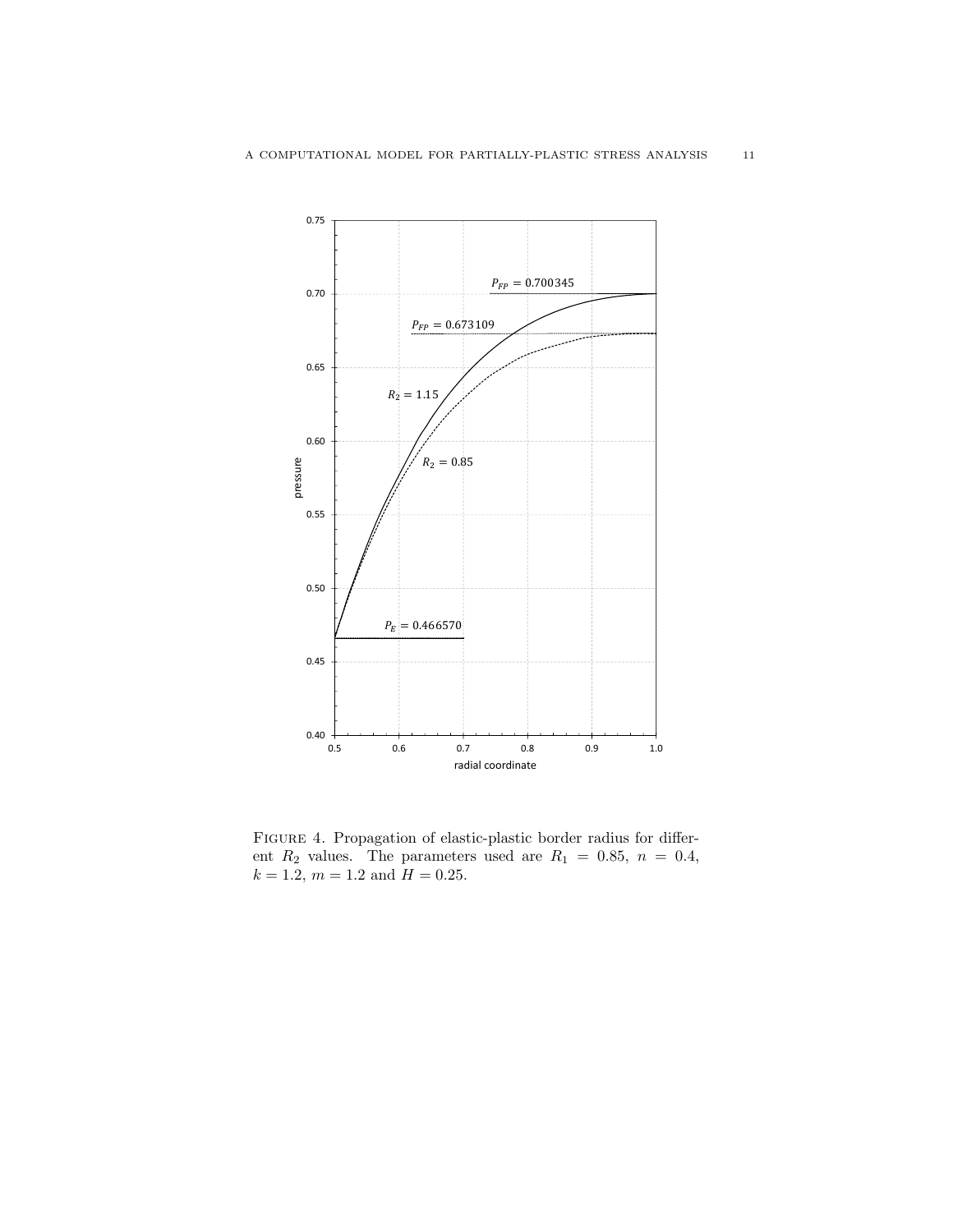

Figure 5. Stresses and displacement in an orthotropic disk for different  $R_1$  values. The parameters used are  $R_2 = 0.85$ ,  $n = 0.4$ ,  $k = 1.2, m = 1.2 \text{ and } H = 0.25.$